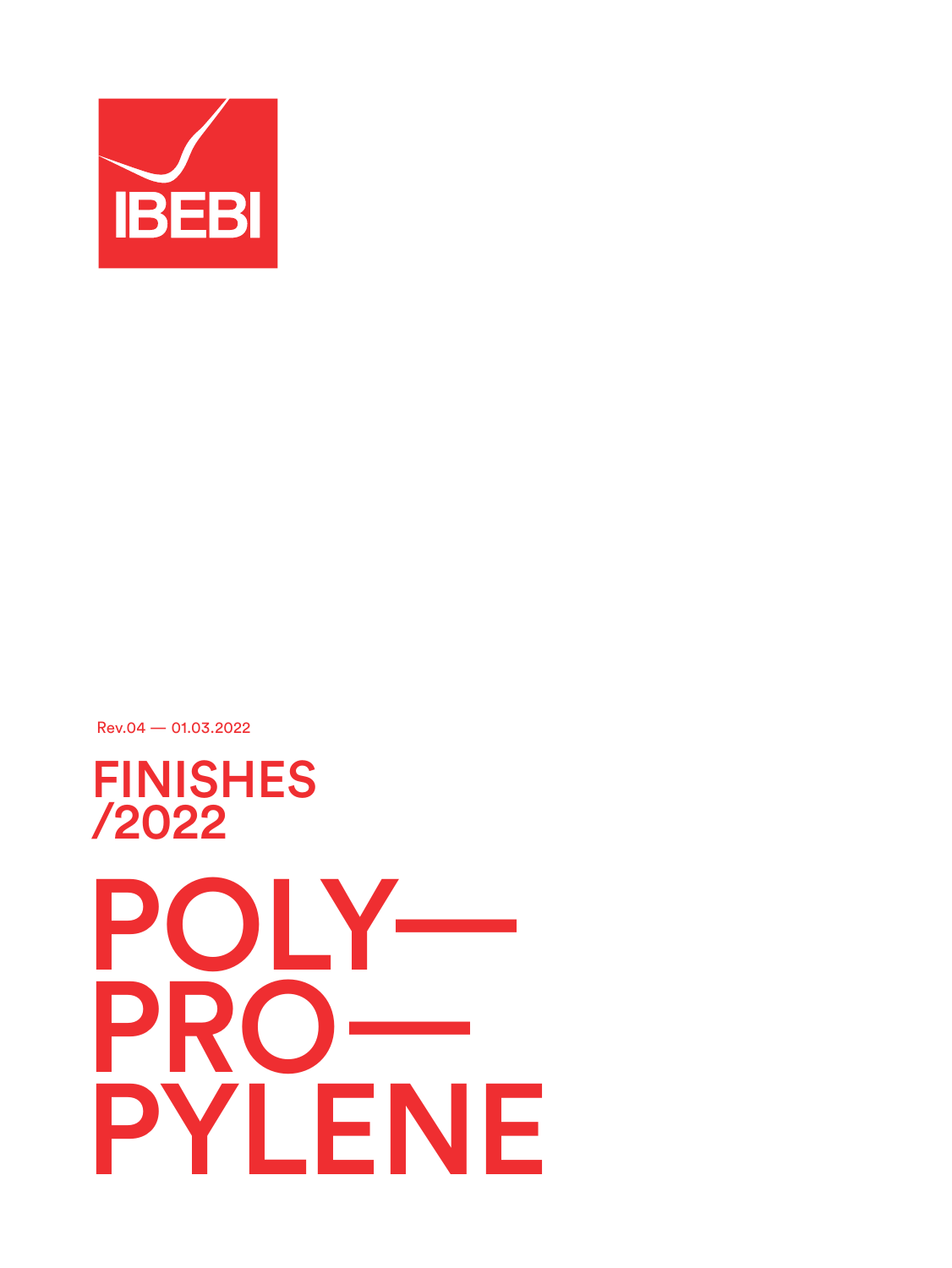#### BEA



Nero / Black / Noir / Schwarz Ignifuga classe 1 italiana (min. 200 pz.)



simile / similar / similaire /änlich Pantone 445C Grigio (30% Riciclato) / Grey (30%

Recycled) / Gris (30% Recyclé) / Grau (30% Recycelt)

Ignifuga classe 2 italiana



# RAL 9005 RAL 9003 RAL 7001 Pantone 7608U

Bianco / White / Blanc / Weiß Ignifuga classe 1 italiana (min. 200 pz.)

Carta da zucchero / Mid Blue / Bleu poudre / Zuckerpapier

Ignifuga classe 1 italiana (min. 200 pz.)



Bordeaux / Burgundy / Bordeaux / Bordeaux

Ignifuga classe 1 italiana (min. 200 pz.)









RAL 3000 RAL 5023<br>Rosso / Red / Rouge / Rot Blu / Blue / Bleu / Blau Rosso / Red / Rouge / Rot

Composizione sedile e schienale / Seat and Back Composition / Composition Assise et Dossier / Sitz und Rückenzusammensetzung **Polipropilene riciclato / Recycled Polypropylene / Polypropylène recyclé / Rexyceltes Polypropylen**



#### Matching Colors

| <b>Frame Colors</b> | Backrest and seat colors / plug and armrest |      |       |        |     |             |
|---------------------|---------------------------------------------|------|-------|--------|-----|-------------|
|                     | <b>Black</b>                                | Grey | White | Yellow | Red | <b>Blue</b> |
| Chromed             |                                             |      |       |        |     |             |
| <b>Black</b>        |                                             |      |       |        |     |             |
| Grey                |                                             |      |       |        |     |             |
| White               |                                             |      |       |        | ٠   |             |
| Yellow              |                                             |      |       |        |     |             |
| Red                 |                                             |      |       |        |     |             |
| <b>Blue</b>         |                                             |      |       |        |     |             |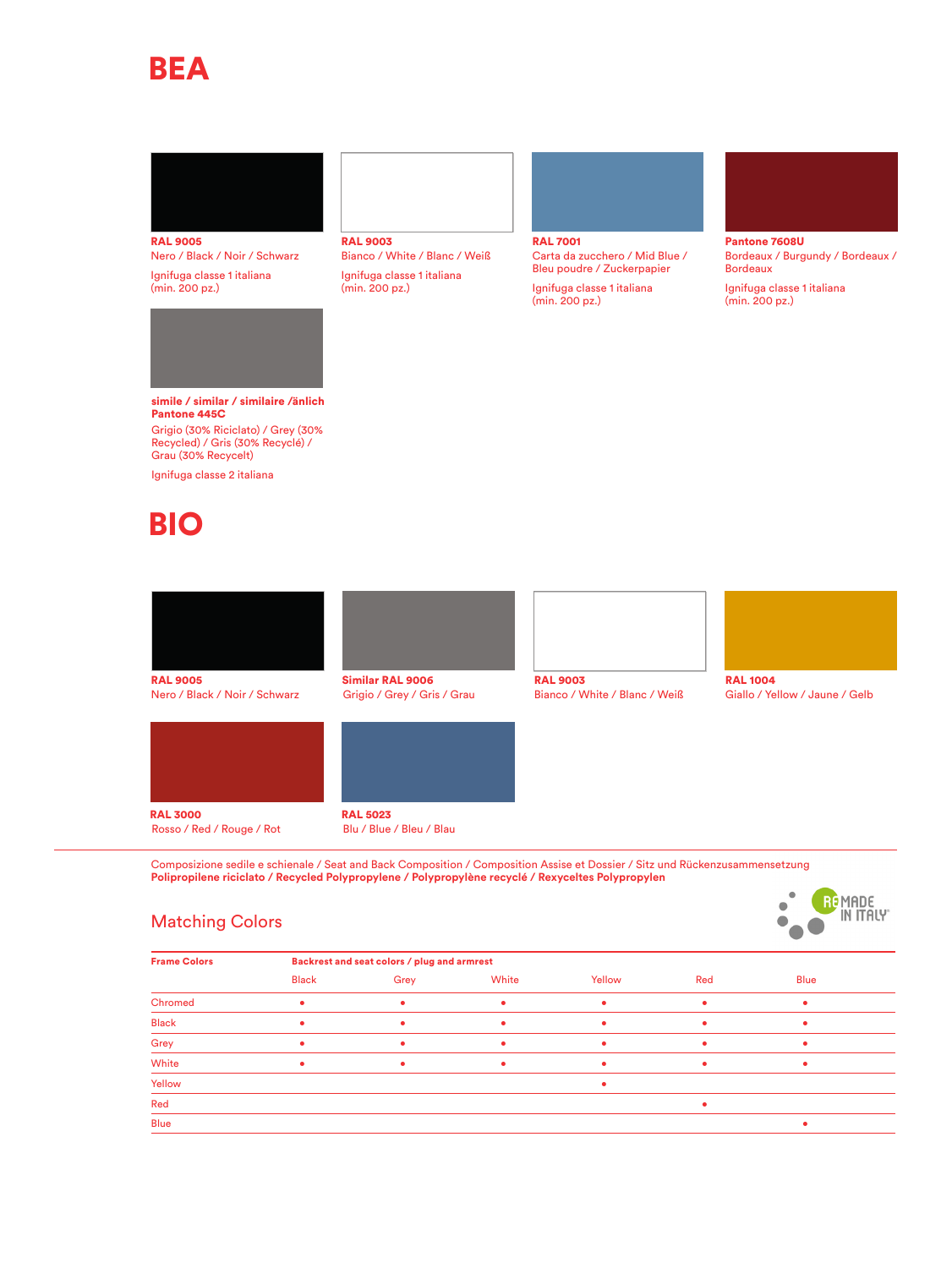#### **HOTH**



Bianco / White / Blanc / Weiß



Arancione / Orange / Orange / **Orange** 



Grigio Chiaro / LIght Grey / Gris Clair / Hellgrau



Verde / Green / Vert / Grün



Grigio Scuro / Drak Grey / Gris Foncé / Dunkelgrau

21 Beige

### MANTA



Composizione / Composition / Composition / Zusammensetzung Polipropilen / Polypropylene / Polypropylène / Polypropylen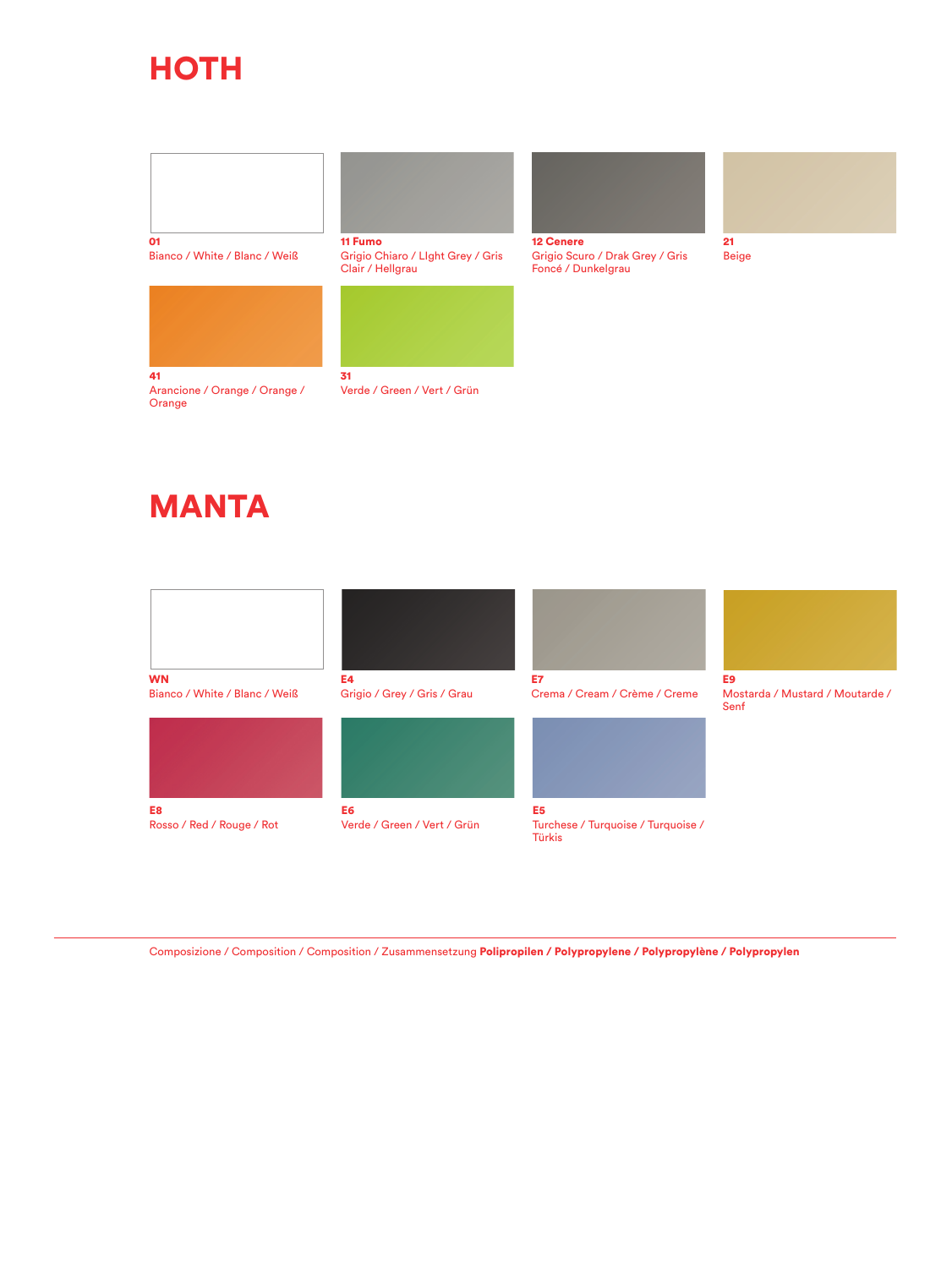#### MULTI



Bianco / White / Blanc / Weiß





Grigio / Grey / Gris / Grau



RAL 3002 **Pantone 375C** RAL 5013<br>Rosso / Red / Rouge / Rot Verde / Green / Vert / Grün Blu / Blue / Bleyu / Blau Verde / Green / Vert / Grün

Pantone 7536C Sabbia / Sand / Sable / Sand





Nero / Black / Noir / Schwarz

## OPLÀ





Grigio / Grey / Gris / Grau



Pantone 7536C Sabbia / Sand / Sable / Sand



RAL 9005 Nero / Black / Noir / Schwarz



Blu / Blue / Bleyu / Blau

Composizione / Composition / Composition / Zusammensetzung Polipropilen / Polypropylene / Polypropylène / Polypropylen

\* Resistenza al fuoco Italia: **classe 2** / Résistence au feu France: **M3**